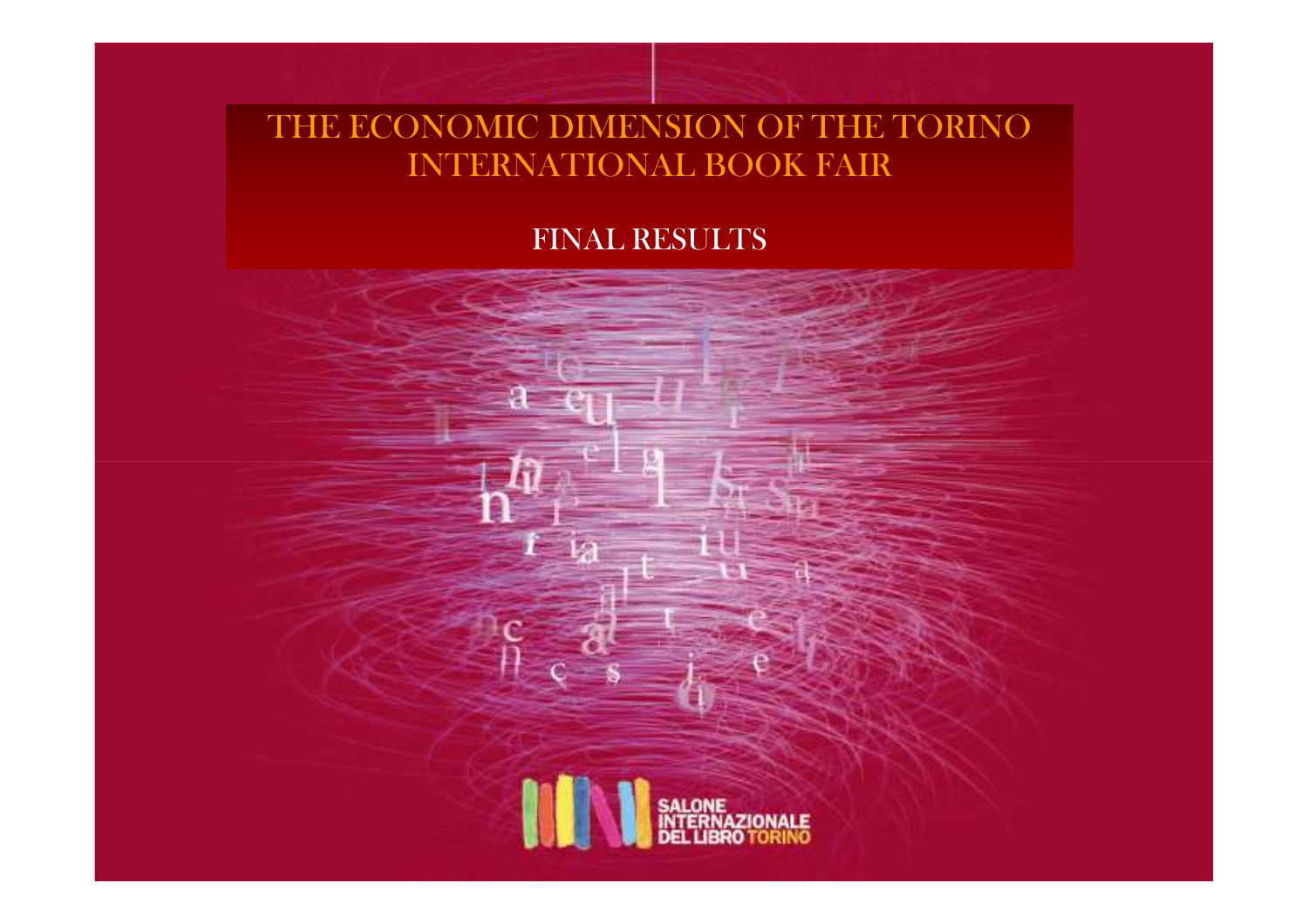

### THE AIMS:

**1.959** interviews with the Fair's visitors

Focus on Schools: : **867** students and teachers

Interviews with exhibitors: **<sup>80</sup>**



# **EXPENSES**

**TO QUANTIFY DIRECT EXPENSES LINKED TO THE FAIR**

**TO ESTIMATE THE TOTAL ECONOMIC IMPACT**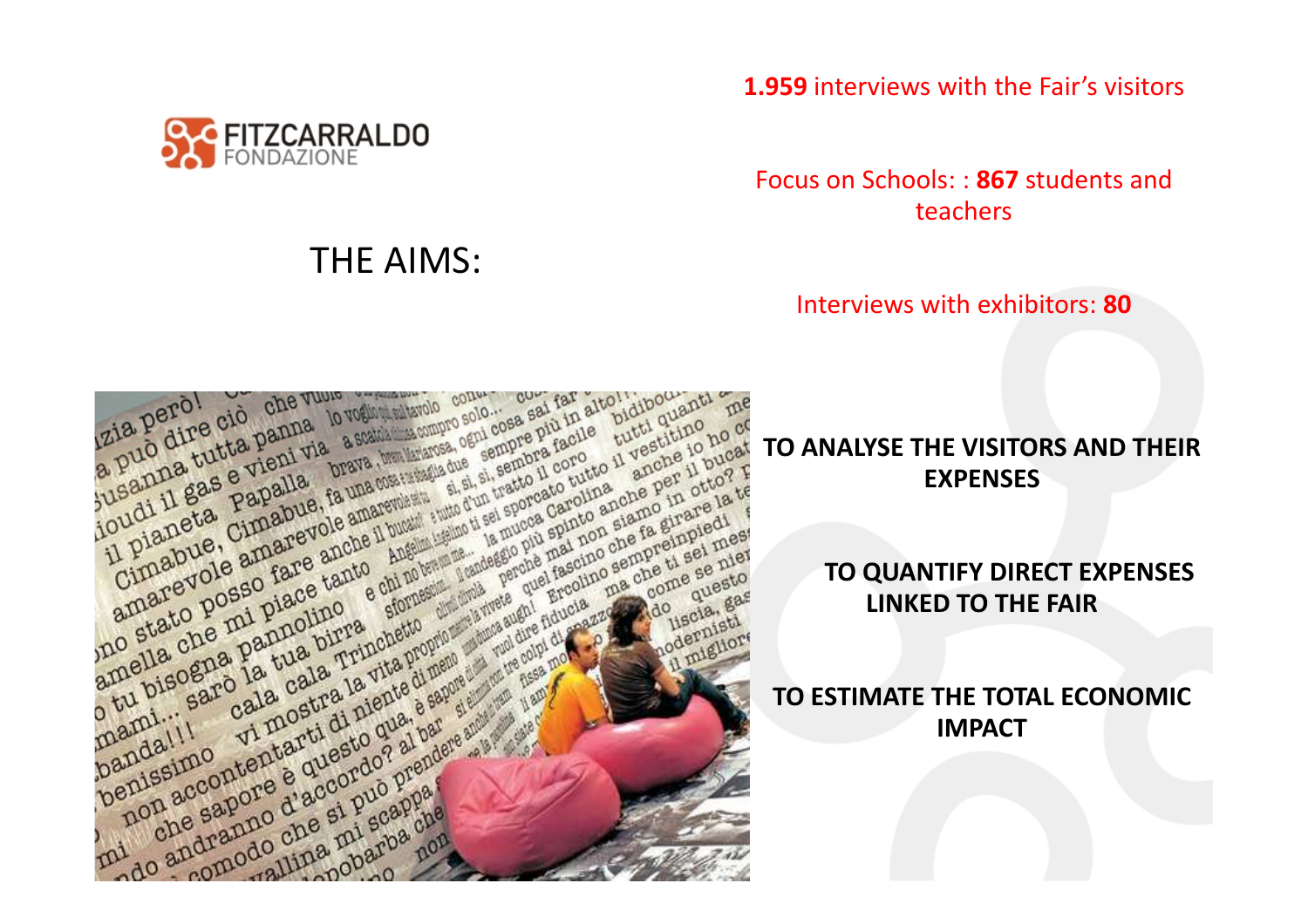

QUANTIFY THE FINAL EXPENDITURE

# **ORGANISATION**  'S EXPENSES VISITORS' EXPENSES EXHIBITORS' EXPENSESTOTAL DIRECT EXPENDITURE

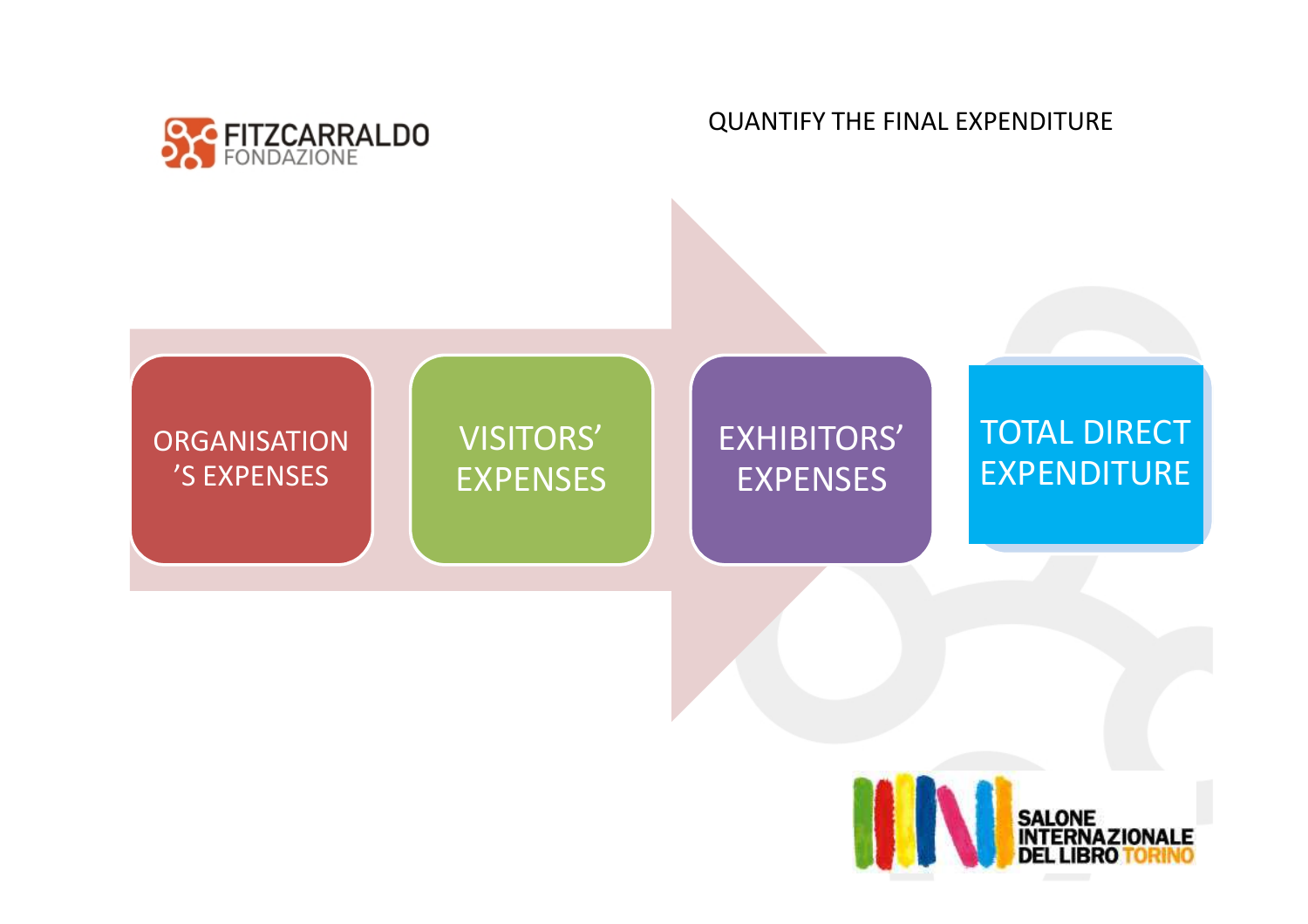

#### REFERENCE GEOGRAPHICAL AREA : **TURIN METROPOLITAN AREA**

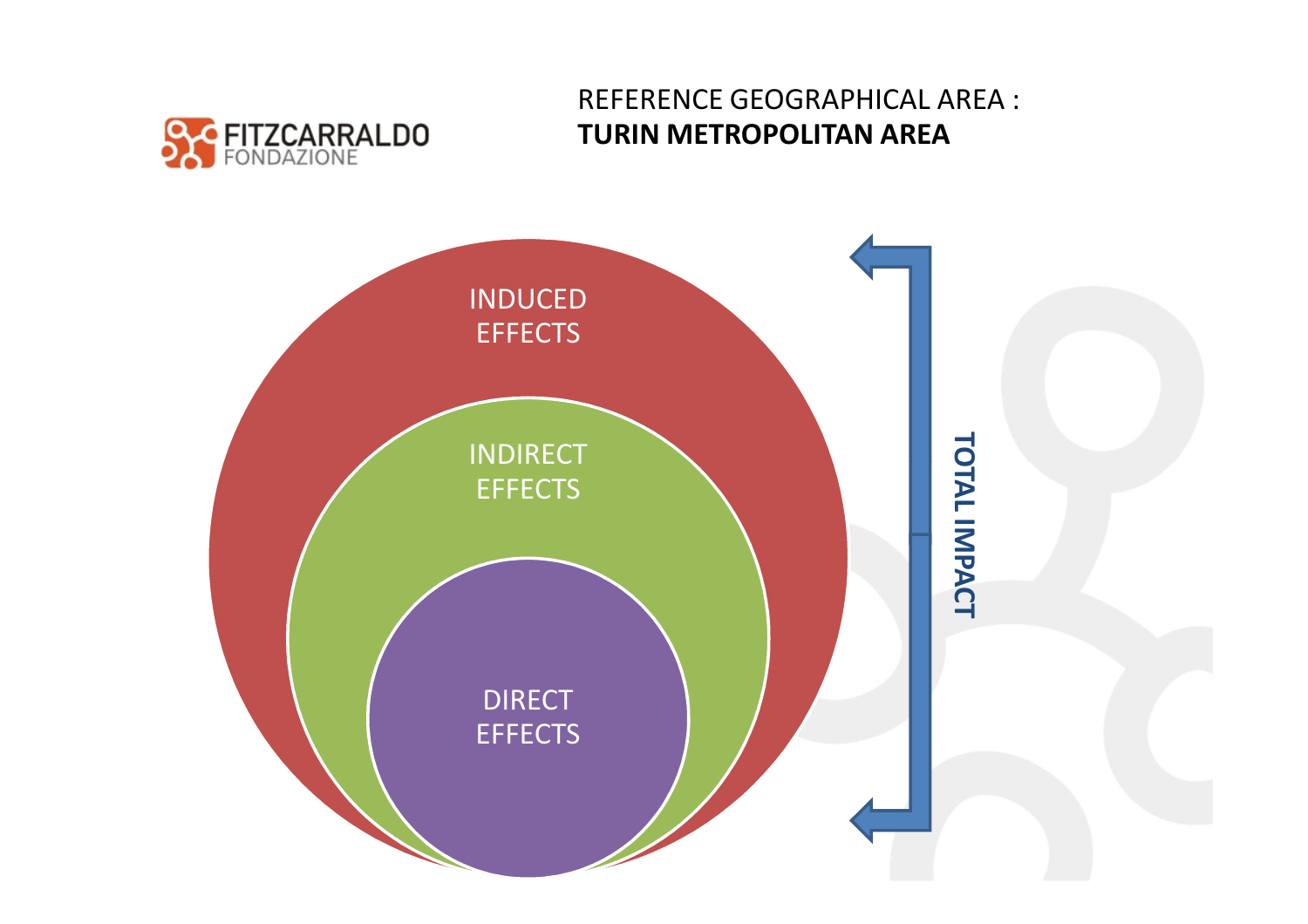

#### Over 300.000 visits in five days, of which 29.500 are school visits.

#### The non-local visitors share is significant:



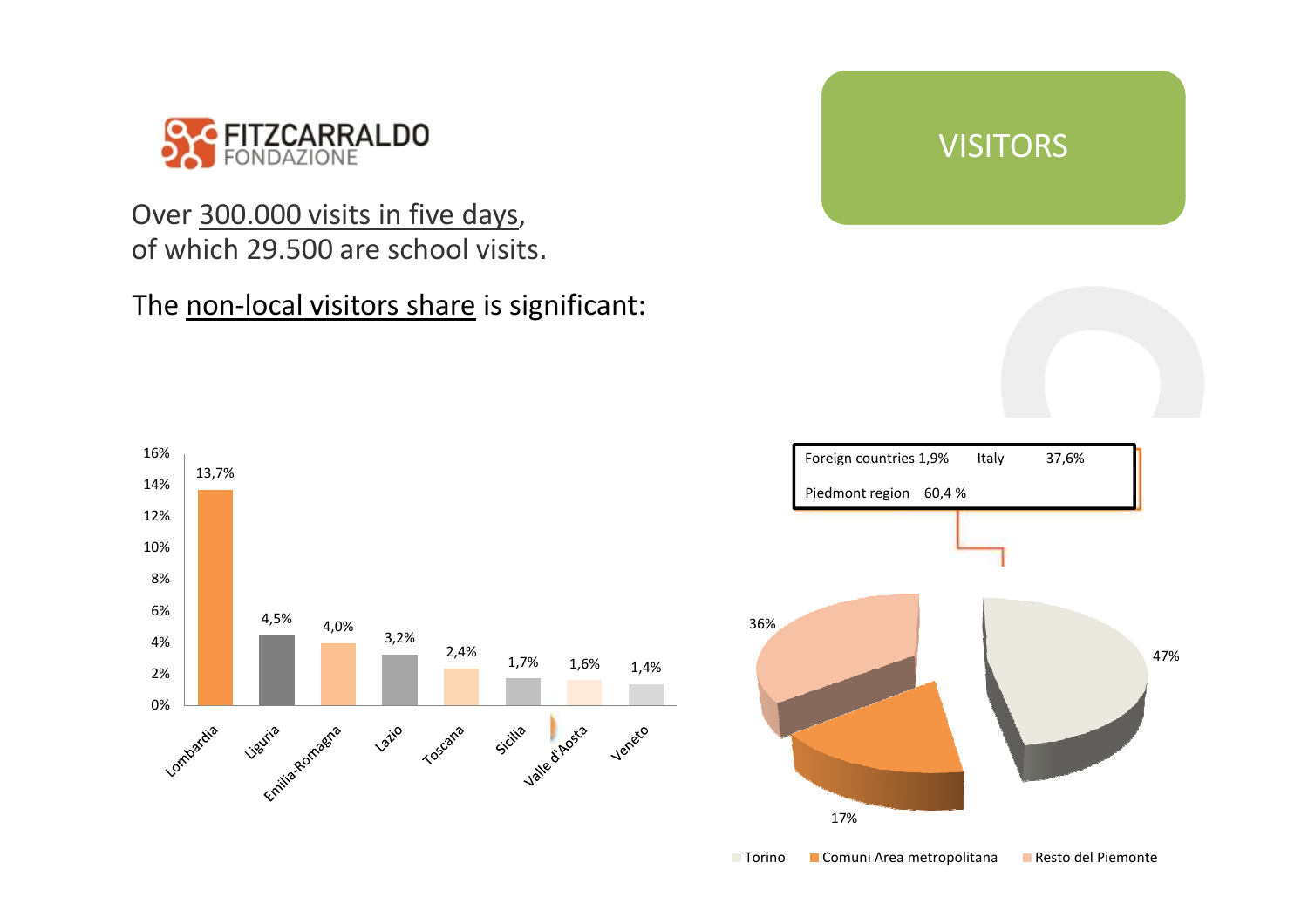





About one visitor out of two is from 30 to 50 yearsold. Slight prevalence of female visitors (55%).



 $\blacksquare$  maschio  $\blacksquare$  femmina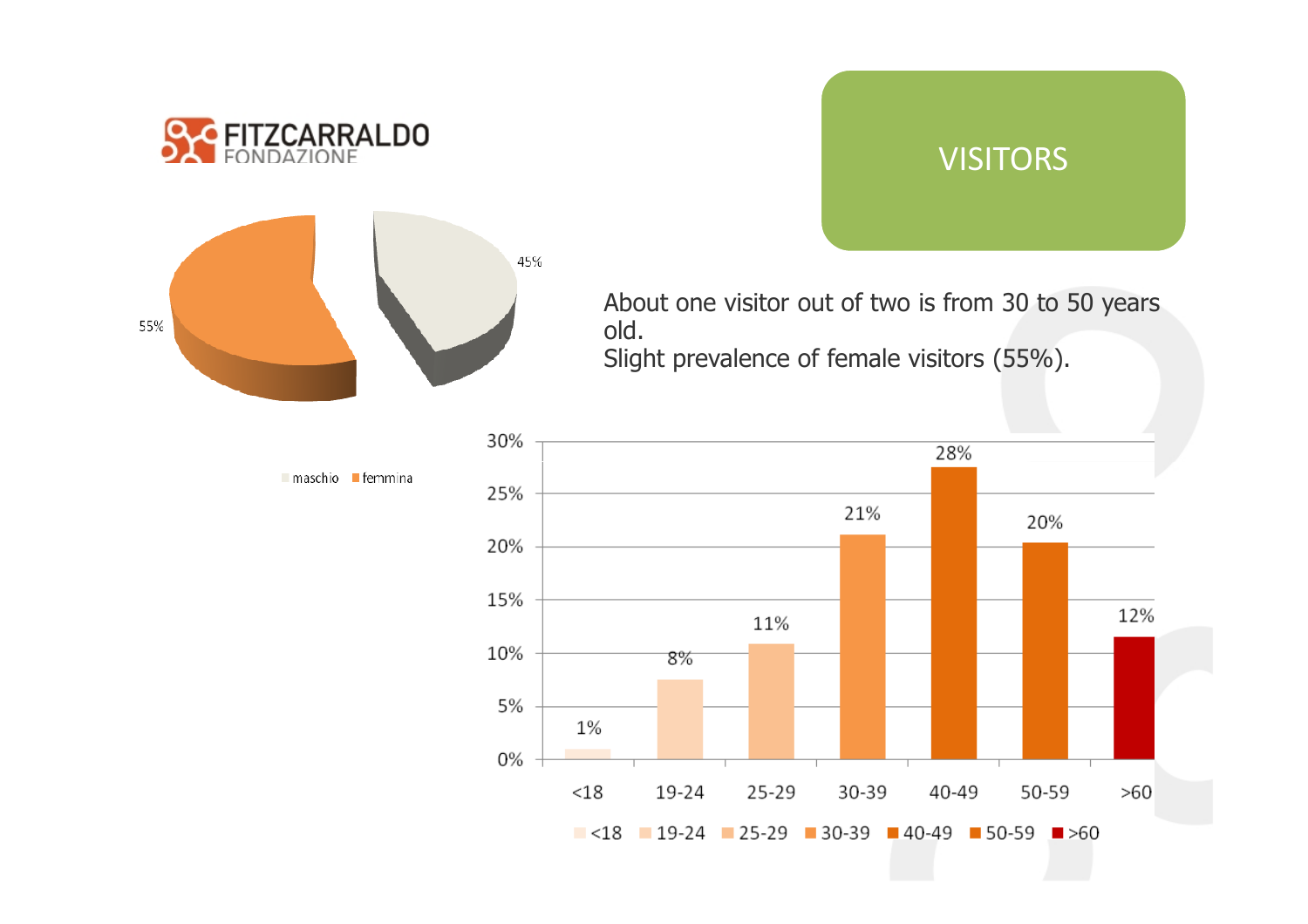

Visitors are strongly motivated: more than 90% of nonlocal visitors stated to have come to Turin in order tovisit the Fair





 $\blacksquare$ da 1 a 10  $\blacksquare$ da 11 a 20  $\blacksquare$ da 21 a 50  $\blacksquare$ da 31  $\blacksquare$ da 31 a 100  $\Box$   $\cap$ 

**Great reading public**. It has been estimated that the Fair's visitors read about **4 million books** per year!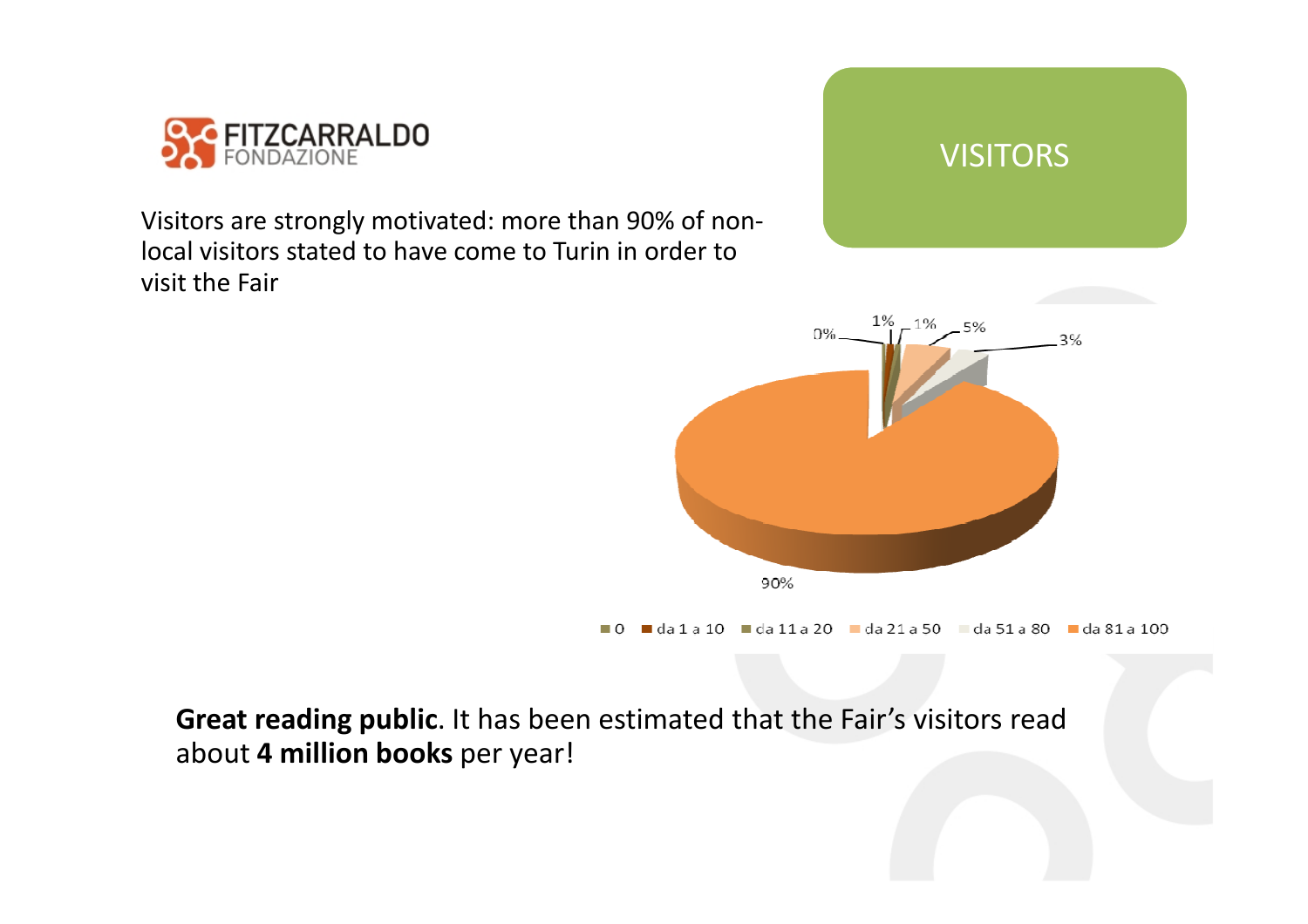

### VISITORS' EXPENSES



**14.305.000 €**



**4.154.000 €**



**5.475.000 €**





**1.740.000 €**



**650.000 €**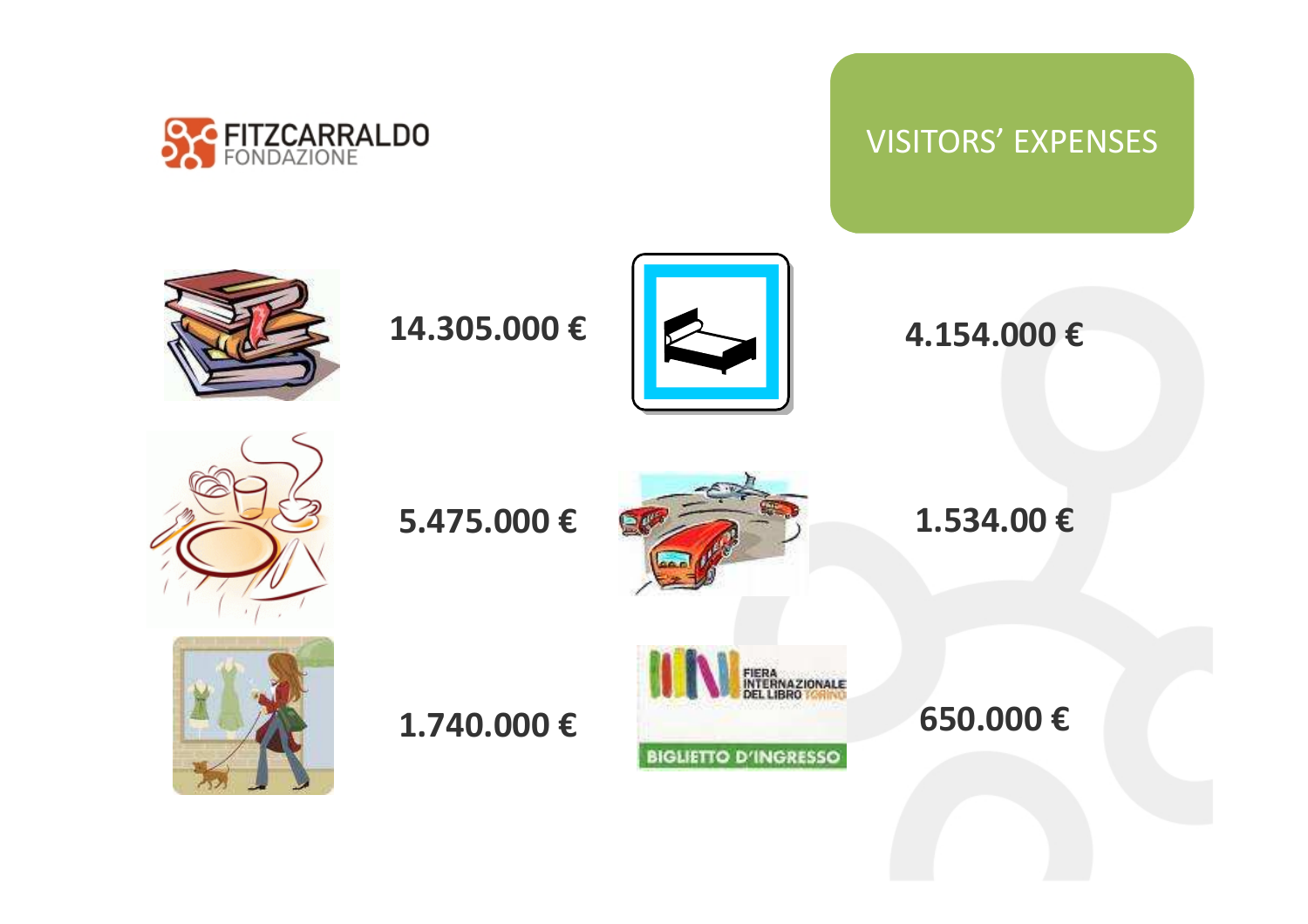

#### VISITORS' EXPENSES



## The **total expenditure** of the visitors has been**27.850.000 €**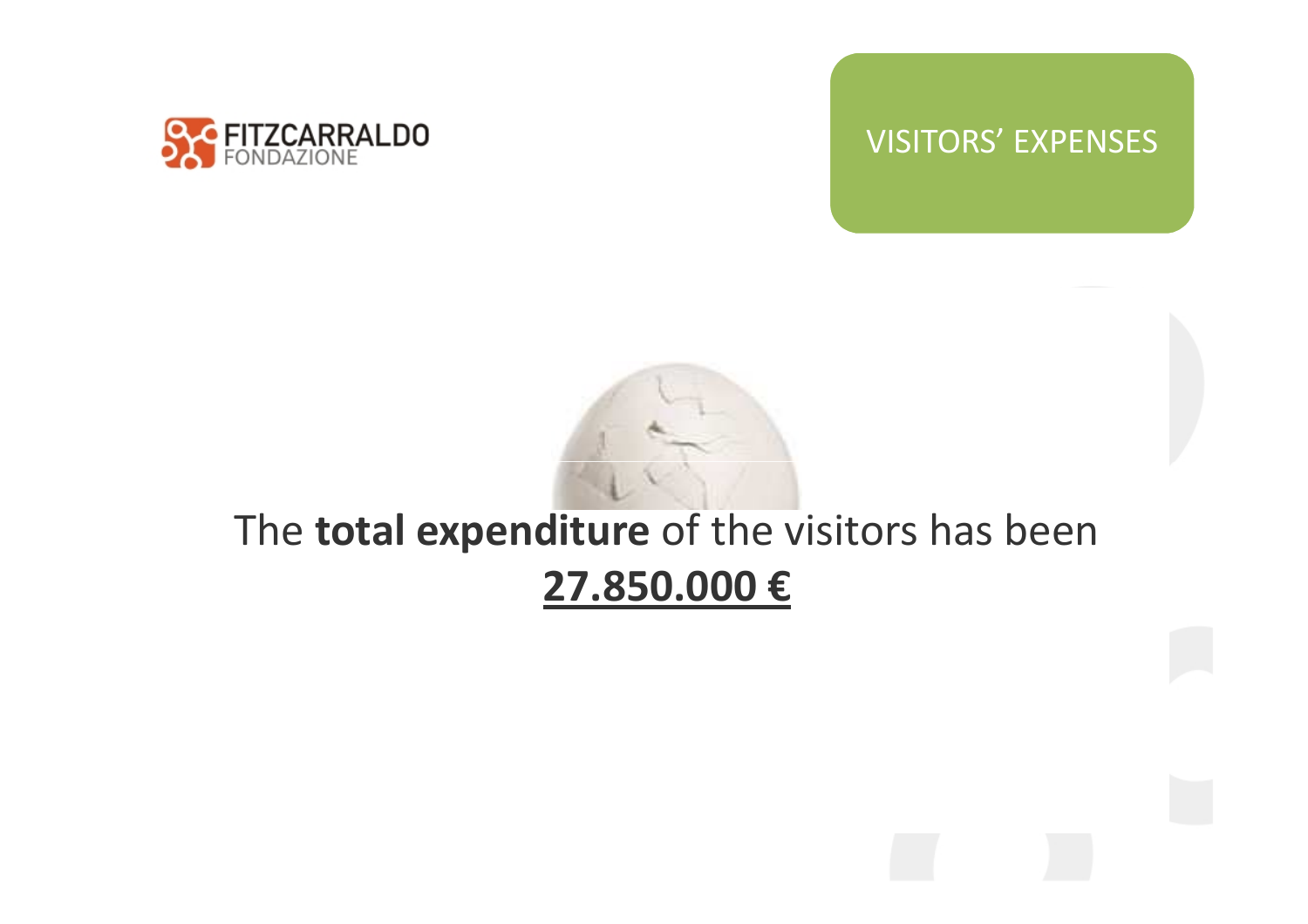

#### VISITORS

**Tabella 4** – Total expenditure of all the public's segments for each expense item.

|                                     | <b>Hotel expenses</b>    | <b>Food expenses</b> | <b>Travel expenses</b> | <b>Shopping</b>          | Leisure                  | <b>Book purchases TOTAL</b><br>in the Fair |            |
|-------------------------------------|--------------------------|----------------------|------------------------|--------------------------|--------------------------|--------------------------------------------|------------|
| pubblico scuole                     | $\overline{\phantom{a}}$ | 103.250              | 14.750                 | $\overline{\phantom{a}}$ | $\overline{\phantom{a}}$ | 250.750                                    | 368.750    |
| Area metropolitana                  | $\overline{\phantom{a}}$ | 892.001              | 335.812                | 73.459                   | $\sim$                   | 4.879.770                                  | 6.181.042  |
| Piemonte (escl. area metropolitana) | $\overline{\phantom{a}}$ | 497.935              | 153.684                | 67.621                   | $\sim$                   | 2.723.276                                  | 3.442.516  |
| fuori Piemonte non pernottanti      | $\sim$                   | 608.880              | 292.952                | 143.604                  | $\sim$                   | 2.843.357                                  | 3.888.793  |
| fuori Piemonte pernottanti          | 4.154.338                | 3.373.046            | 737.364                | 1.066.824                | 392.215                  | 3.608.375                                  | 13.332.160 |
| totale                              | 4.154.338                | 5.475.113            | 1.534.561              | 1.351.507                | 392.215                  | 14.305.528                                 | 27.213.262 |

|                                          | numerical<br>incidence | expenses<br>incidence |
|------------------------------------------|------------------------|-----------------------|
| <b>School visitors</b>                   | 9,8%                   | 1,4%                  |
| Metropolitan area                        | 35,0%                  | 22,7%                 |
| Piedmont (metropolitan area              |                        |                       |
| excluded)                                | 19,3%                  | 12,7%                 |
| Non Piedmont visitors - non overnight    |                        |                       |
| stay                                     | 19,1%                  | 14,3%                 |
| Non Piedmont visitors $-$ overnight stay | 16,7%                  | 49,0%                 |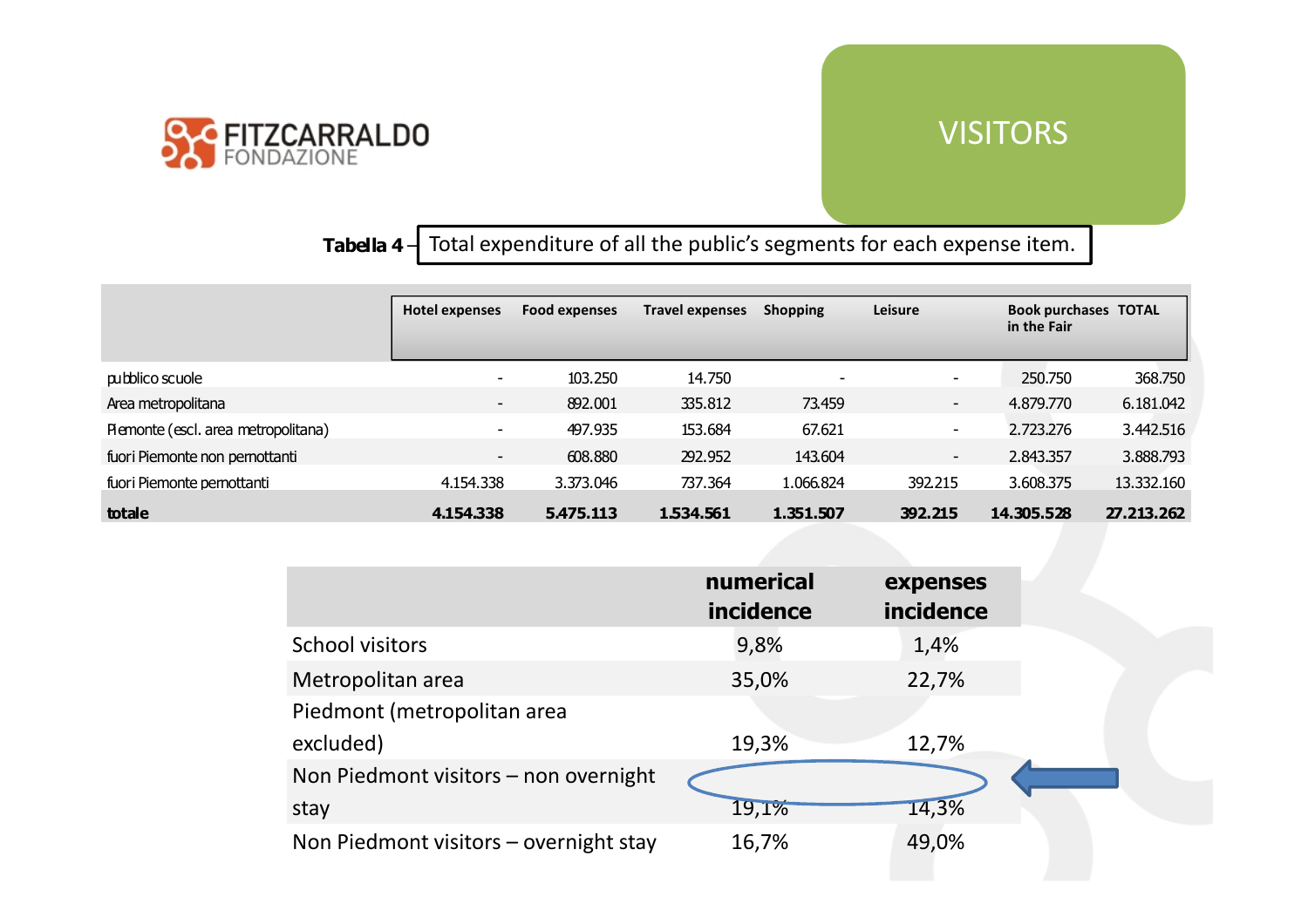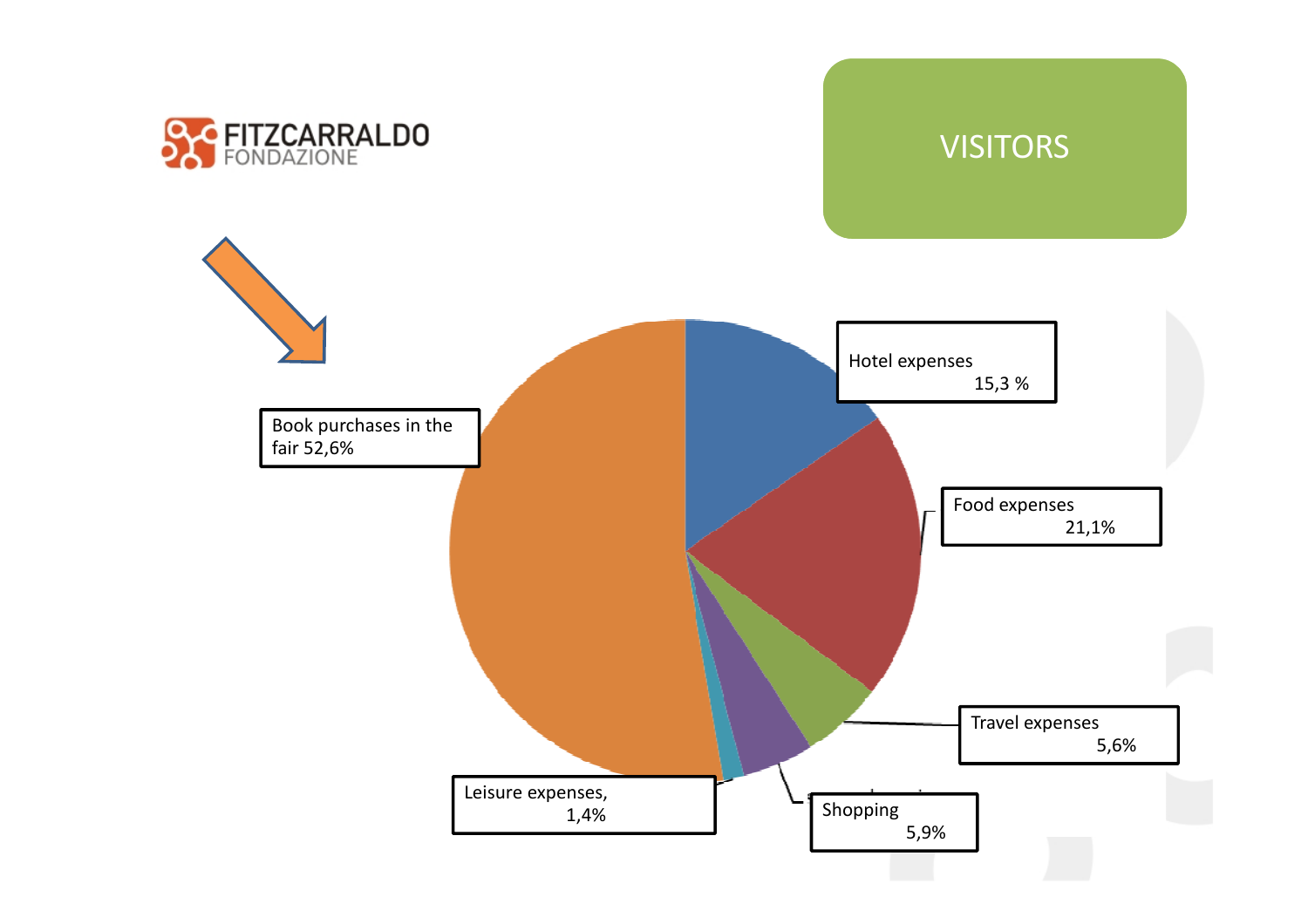



The average expenditure is 12,5  $\epsilon$ ; One student out of four spends less than 7,3  $\varepsilon$ ; One student out of four spends more than 18  $\epsilon$ 



#### THE STUDENT'S AVERAGE EXPENDITURE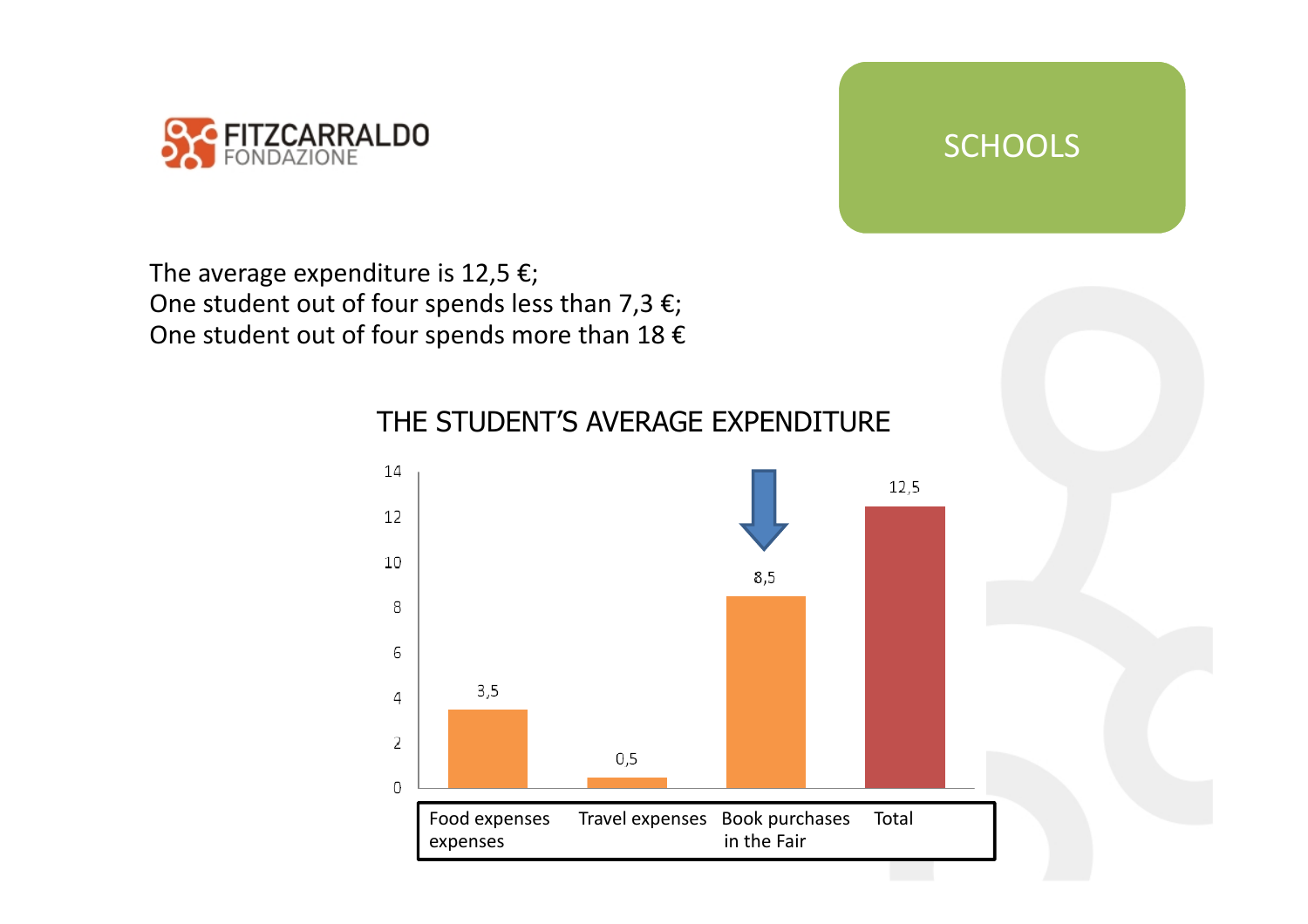

## THE BOOK **PURCHASES**

The average expenditure per person ranges from **50 € to 55€**.

One person out of four spends from 40 € to 60€, 6,9% spends more than 100  $\epsilon$ , 9,4% spends no money.

The visitors' expenses in the Fair per range of expenditure  $(\epsilon)$ 

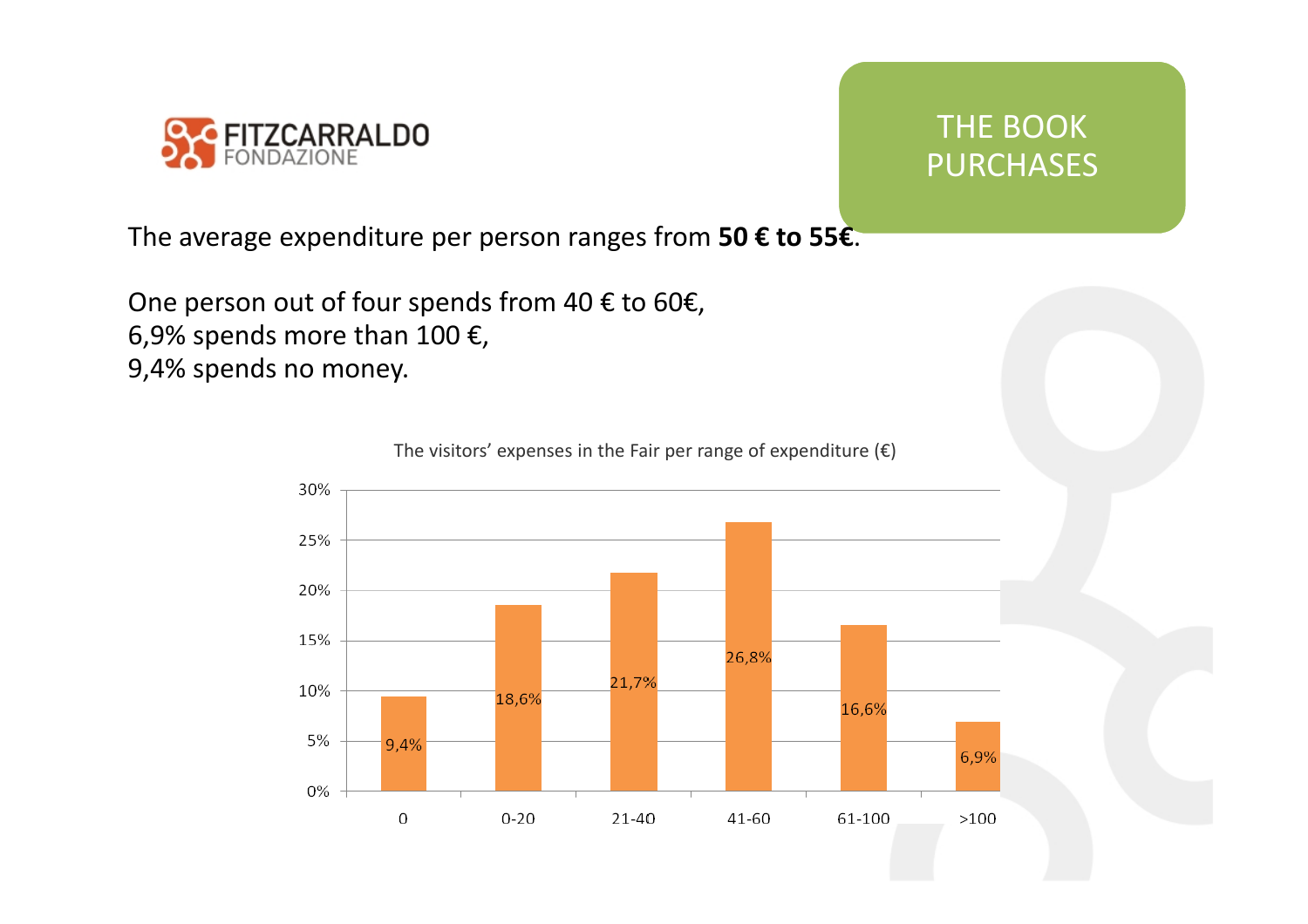

## EXPENSES FOR THE **ORGANISATION**

#### The expenses for the organisation of the Fair amount to **4.598.500 €**.

| Display, production and organisation costs                                             | €         |
|----------------------------------------------------------------------------------------|-----------|
| Rent for Fair building (Biella I.)                                                     | 700.000   |
| Electricity/Consumptions/other services (Biella I.)                                    | 350,000   |
| Fair Basic display (Biella I.)                                                         | 183.000   |
| Pre-fitted modules assembly (Biella I.)                                                | 160,000   |
| Display Bookstock Area (Biella I. e Fond. Libro)                                       | 253.000   |
| Scientific planning and Organisation Bookstock Area (Fond. Libro)                      | 81.200    |
| Fair Planning and Organisation (Fond. Libro)                                           | 190.670   |
| Fair Cultural Program (Fond. Libro)                                                    | 139.000   |
| Schools Activities (Fond. Libro)                                                       | 42.365    |
| Special Projects (Caffè let., Piccoli ed., Lingua Madre's contests, etc) (Fond. Libro) | 280.500   |
| <b>Staff costs</b>                                                                     |           |
| Service Staff at the Fair (Biella I.)                                                  | 100.000   |
| Staff with organisation and management duties at the Fair (Biella I.)                  | 15,000    |
| Secretary, functioning and administration over the year (Biella I.)                    | 490,000   |
| Technicians and Logistic Staff (Biella I.)                                             | 90.000    |
| Fondazione Libro's Staff for the general management of the Fair (Fond. Libro)          | 373,350   |
| <b>Communication costs</b>                                                             |           |
| Communication costs (Fond. Libro)                                                      | 350.500   |
| <b>International Book Fair implementation costs</b>                                    |           |
| Hospitality costs (Biella I.)                                                          | 250.000   |
| Organisation, Staff, Planning (Biella I.)                                              | 550,000   |
| <b>Total</b>                                                                           | 4.598.585 |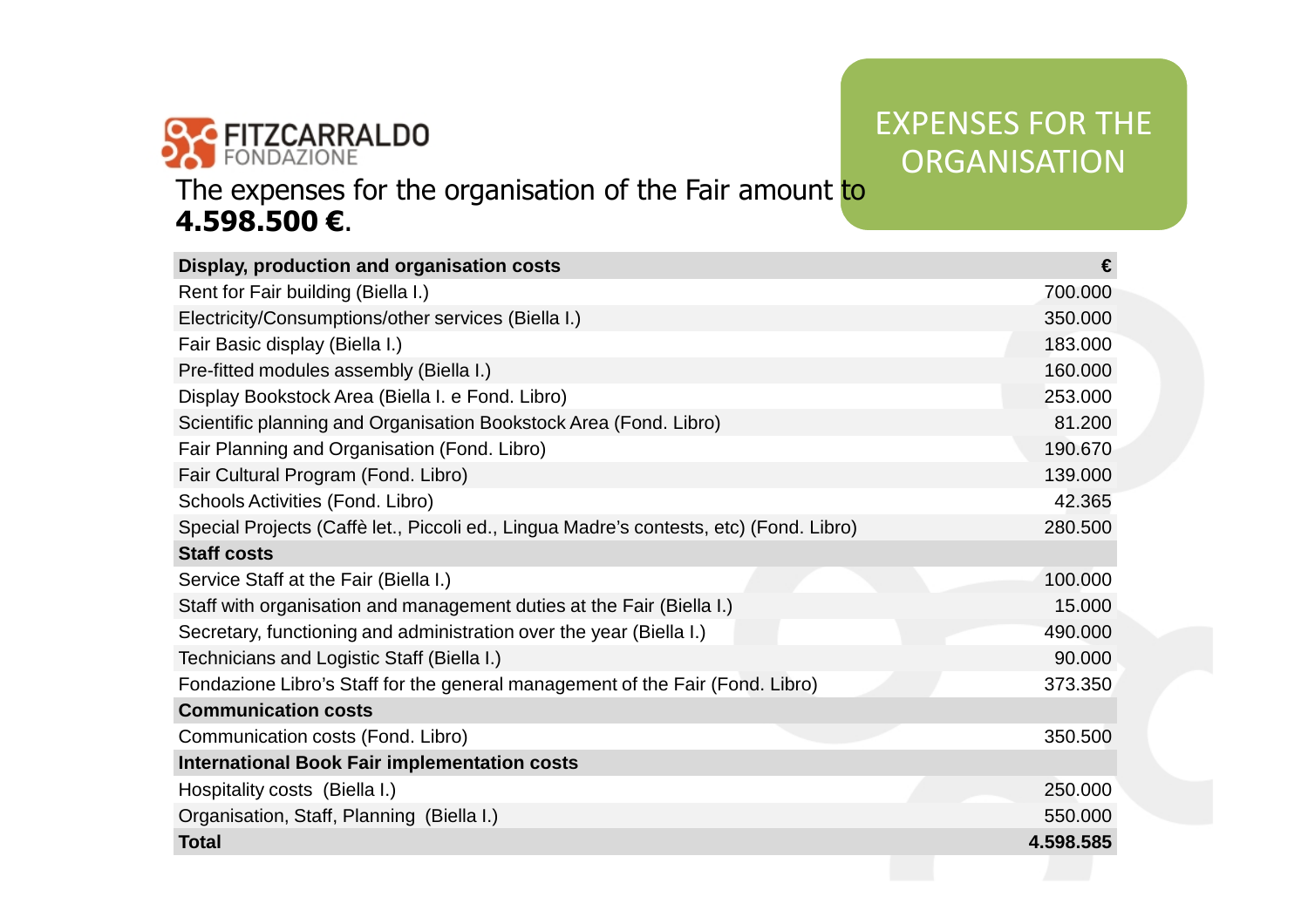

EXHIBITORS' EXPENSES

## About **1.400** exhibitors, both owners and guests

The considered expenses: total **3.120.457 €**

|                                                    | $(\epsilon)$ |  |
|----------------------------------------------------|--------------|--|
|                                                    |              |  |
| Display customization and additional sevices costs | 1.961.990    |  |
|                                                    |              |  |
| Hotel, food and travel costs                       | 1.158.467    |  |
|                                                    |              |  |
| total                                              | 3.120.457    |  |
|                                                    |              |  |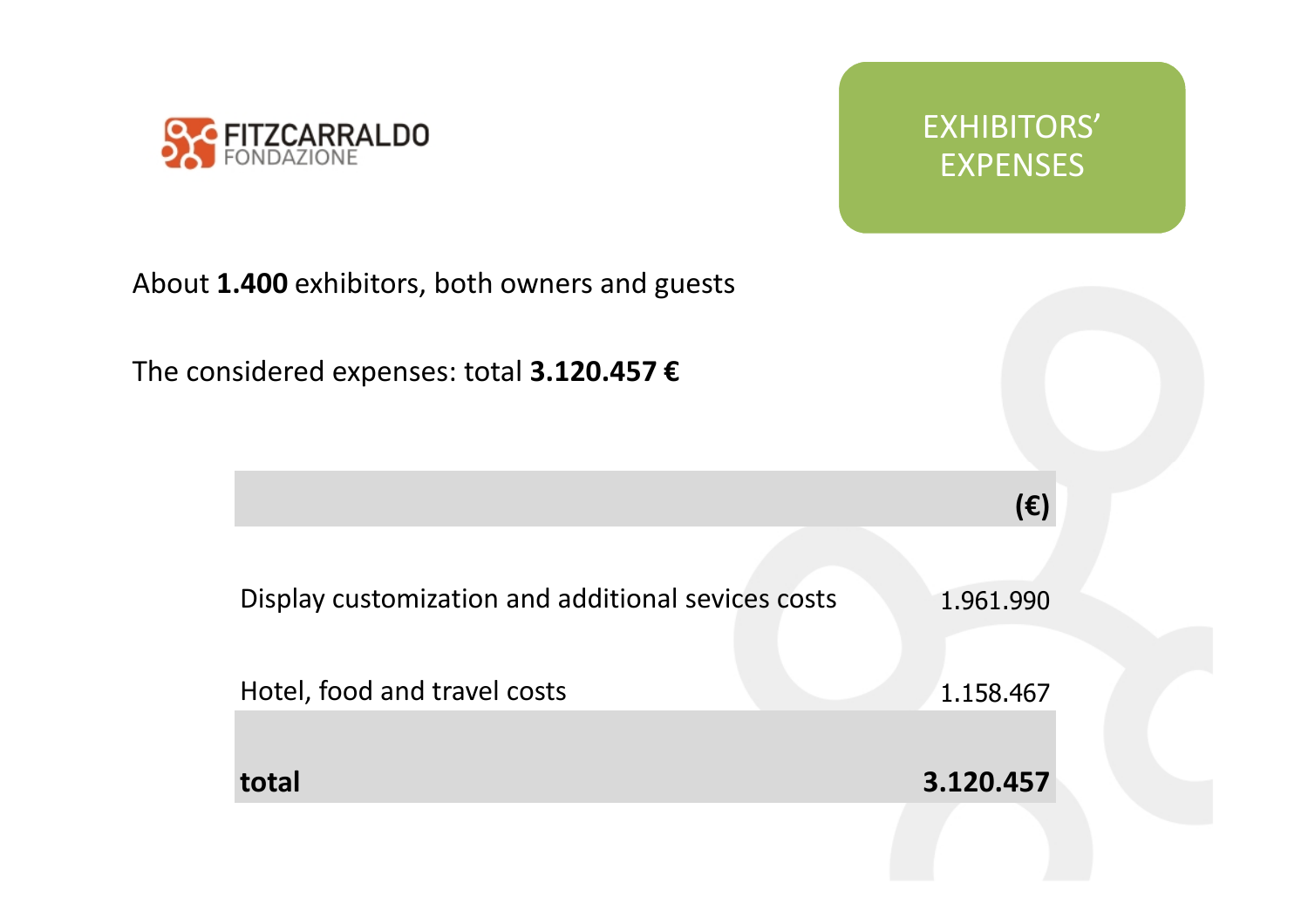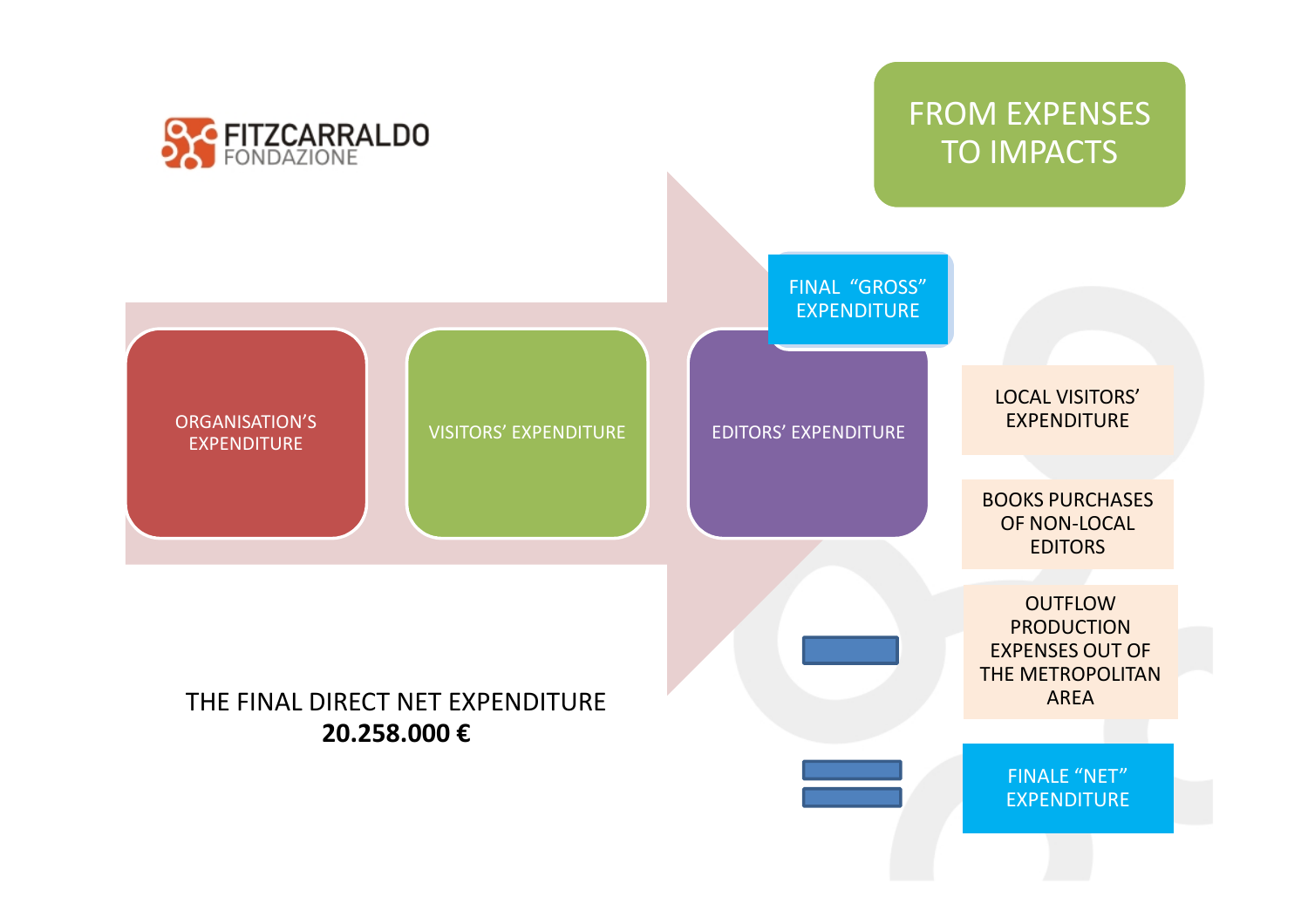

TOTAL ECONOMIC IMPACT

Given a direct expenditure of **20.258.000** €

## The indirect and induced effects are of **32.174.457** €

The final total economic impact generated by the Fair amounts to**52.432.570** €

|               | Direct expenditure | Indirect and induced effects | total      |
|---------------|--------------------|------------------------------|------------|
| visitors      | 13.303.098         | 21.582.523                   | 34.885.621 |
| organisations | 4.396.239          | 7.188.018                    | 11.584.257 |
| exhibitors    | 2.558.774          | 3.403.915                    | 5.962.690  |
| totale        | 20.258.112         | 32.174.457                   | 52.432.569 |
|               |                    |                              |            |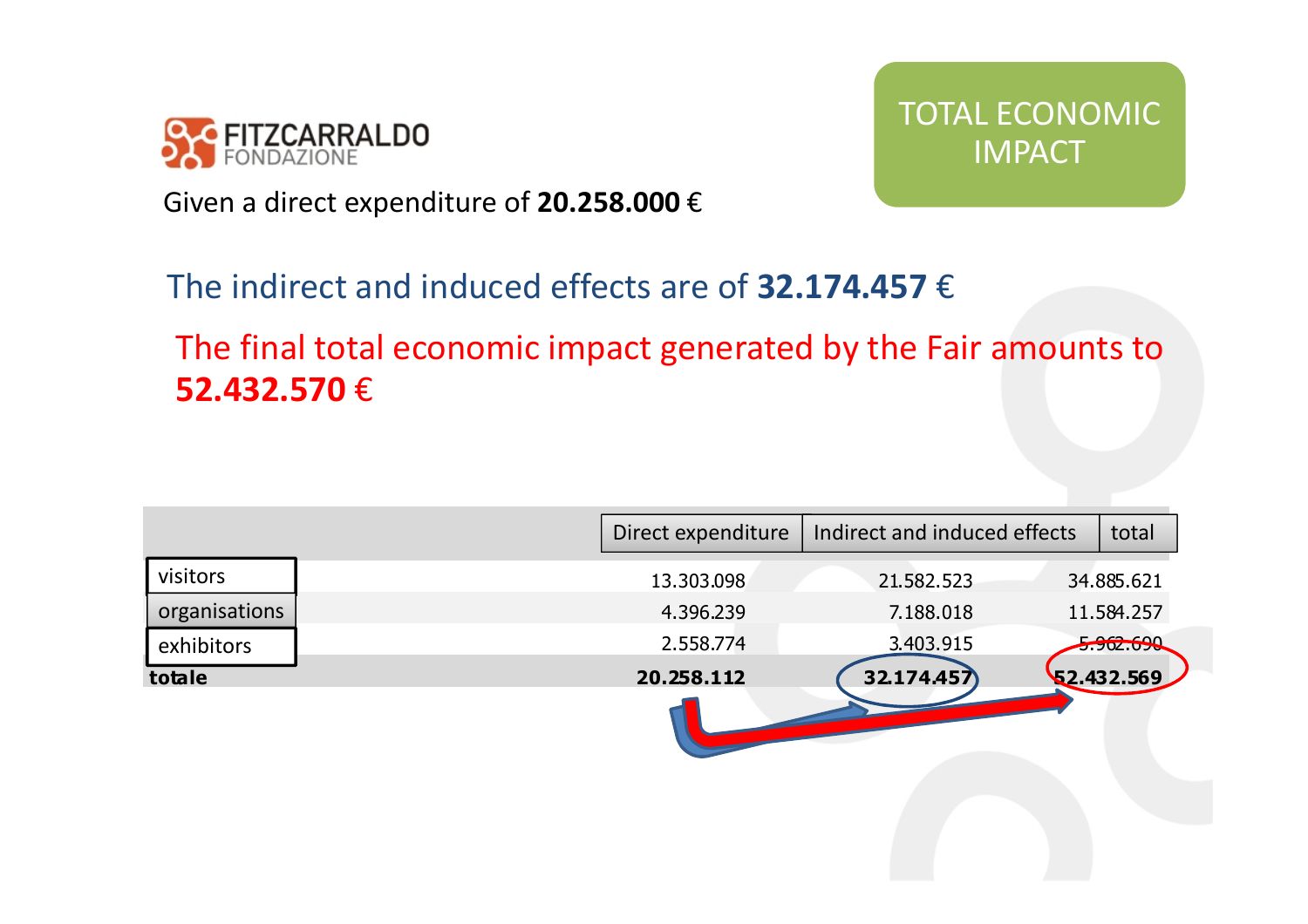



#### The Full Time Equivalent Units generated by the Fair have been estimated

## **IN TOTAL 384 Full Time Equivalent Units HAVE BEEN GENERATED**

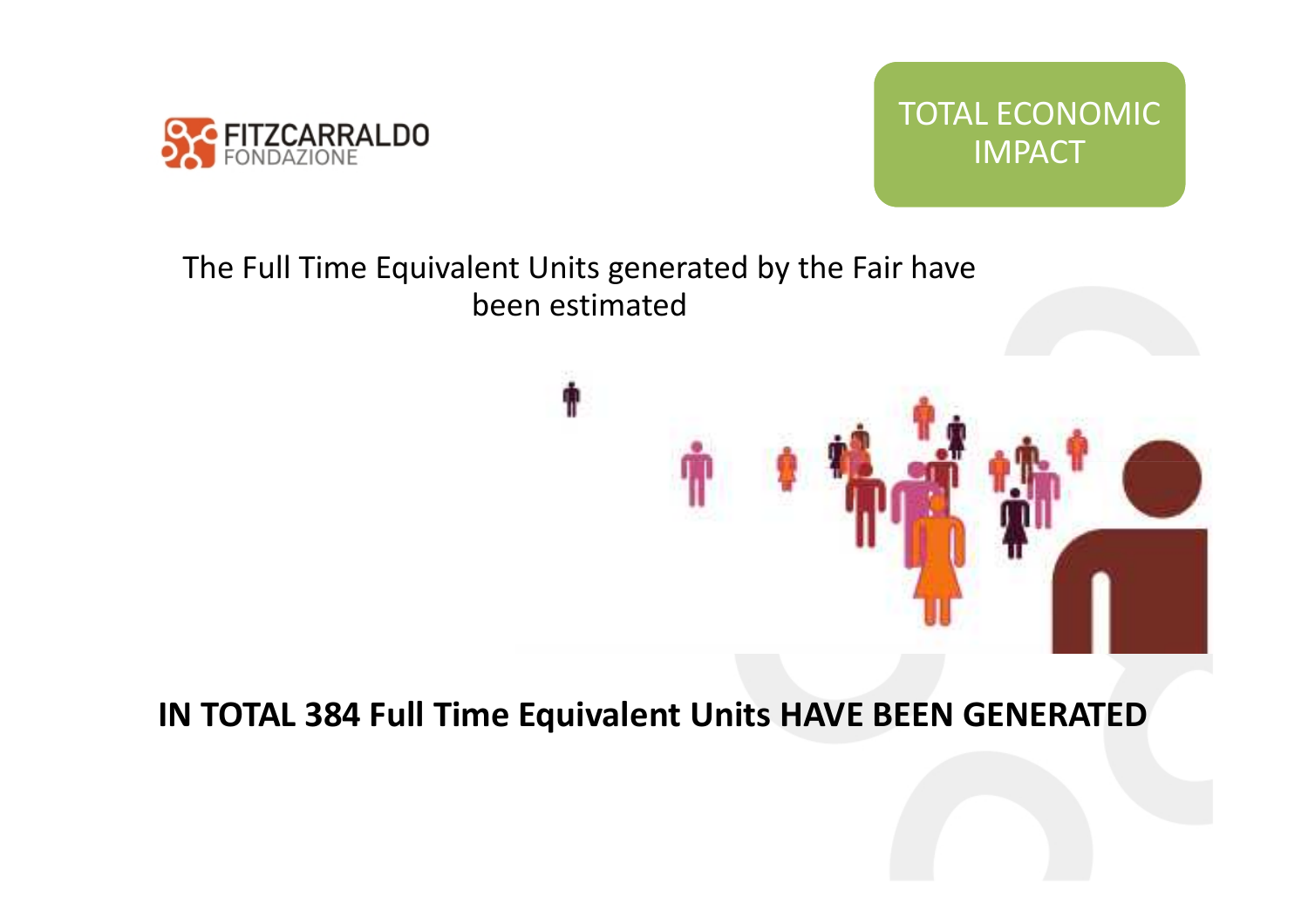

## SPONSORS